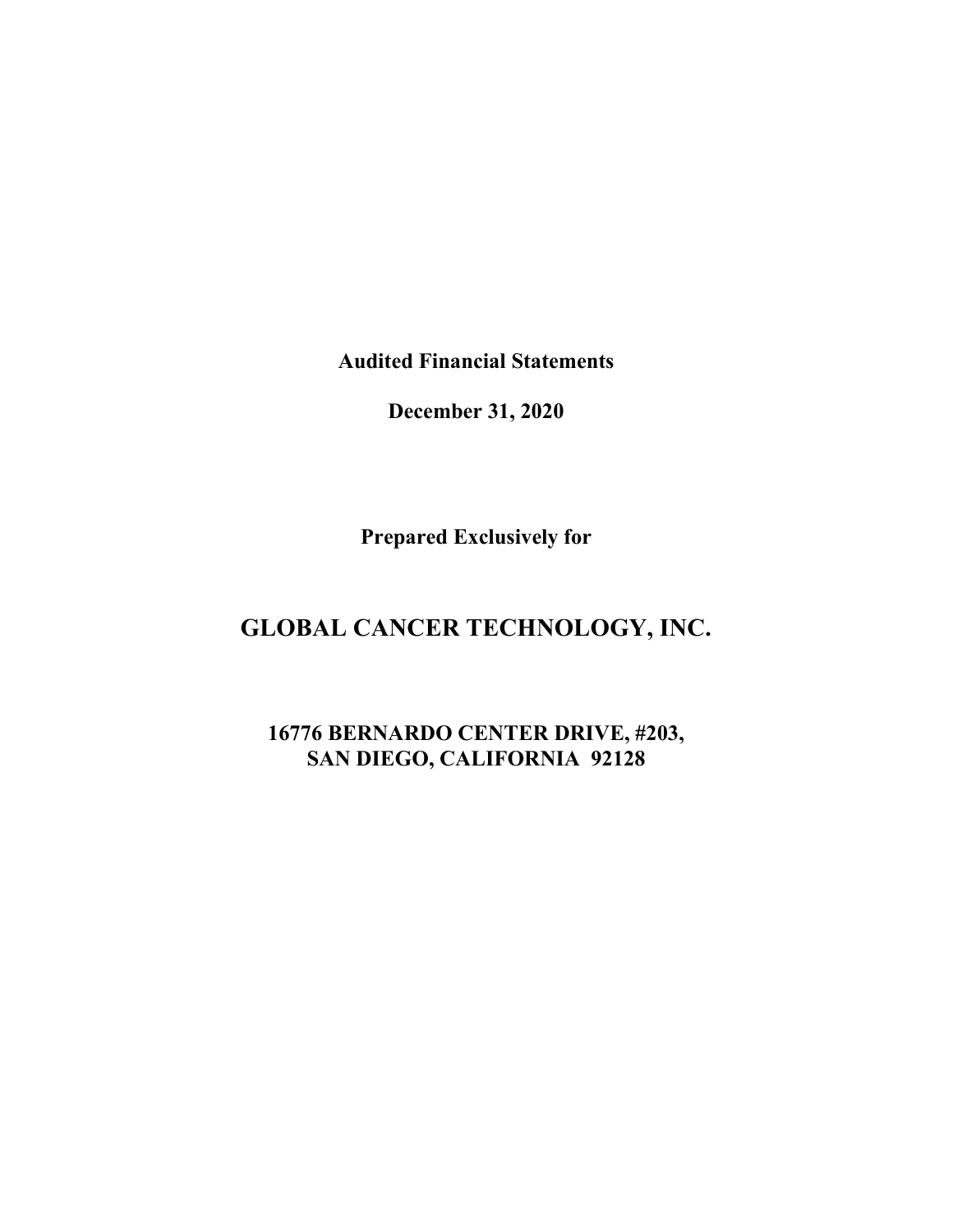# **GLOBAL CANCER TECHNOLOGY, INC.**

# **INDEX TO CONSOLIDATED FINANCIAL STATEMENTS**

# **FOR THE PERIODS ENDED DECEMBER 31, 2020 AND 2019**

|                                                                                            | 'age  |
|--------------------------------------------------------------------------------------------|-------|
|                                                                                            |       |
| Report of Independent Registered Public Accounting Firm                                    | $1-2$ |
|                                                                                            |       |
| Consolidated Balance Sheets as of December 31, 2020 and 2019                               | 3     |
|                                                                                            |       |
| Consolidated Statements of Operations for the years ended December 31, 2020 and 2019       |       |
|                                                                                            |       |
| Consolidated Statements of Stockholders' Equity (Deficit) for the years ended December 31, |       |
| 2020 and 2019                                                                              |       |
|                                                                                            |       |
| Consolidated Statements of Cash Flows for the years ended December 31, 2020 and 2019       | 6     |
|                                                                                            |       |
| Notes to the consolidated financial statements                                             | 7-13  |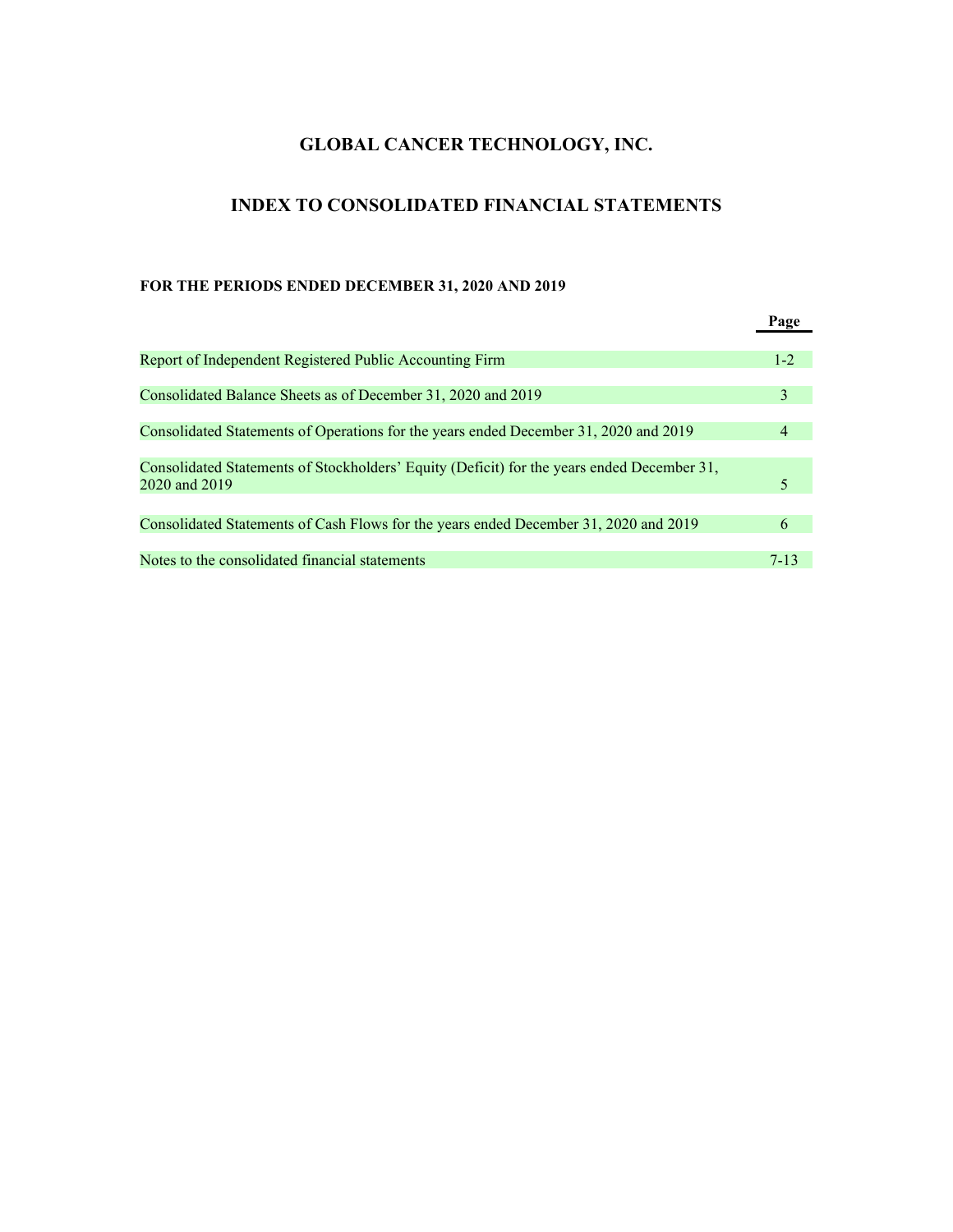#### **REPORT OF INDEPENDENT REGISTERED PUBLIC ACCOUNTING FIRM**

To the Board of Directors and Stockholders of Global Cancer Technology, Inc.

#### **Opinion on the Financial Statements**

We have audited the accompanying consolidated balance sheet of Global Cancer Technology, Inc. (the "Company") as of December 31, 2020 and 2019, and the related consolidated statements of operations, stockholders' deficit, and cash flows for each of the years in the two-year period ended December 31, 2020, and the related consolidated notes (collectively referred to as the consolidated financial statements). In our opinion, the consolidated financial statements present fairly, in all material respects, the financial position of the Company as of December 31, 2020 and 2019, and the consolidated results of its operations and its cash flows for the years in the two-year period ended December 31, 2020, in conformity with accounting principles generally accepted in the United States of America.

#### **Emphasis of Matter – Going Concern**

The accompanying consolidated financial statements have been prepared to assume the Company will continue as a going concern. As discussed in Note 3 to the consolidated financial statements, the Company's losses from operations raise doubt about its ability to continue as a going concern. The financial statements do not include any adjustments that might result from the outcome of this uncertainty.

#### **Basis for Opinion**

These financial statements are the responsibility of the Company's management. Our responsibility is to express an opinion on the Company's consolidated financial statements based on our audits. We are a public accounting firm registered with the Public Company Accounting Oversight Board (United States) (PCAOB) and are required to be independent with respect to the Company in accordance with the U.S. federal securities laws and the applicable rules and regulations of the Securities and Exchange Commission and the PCAOB.

We conducted our audits in accordance with the standards of the PCAOB. Those standards require that we plan and perform the audit to obtain reasonable assurance about whether the consolidated financial statements are free of material misstatement, whether due to error or fraud. The Company is not required to have, nor were we engaged to perform, an audit of its internal control over financial reporting. As part of our audit, we are required to obtain an understanding of internal control over financial reporting, but not for the purpose of expressing an opinion on the effectiveness of the Company's internal control over financial reporting. Accordingly, we express no such opinion.

Our audits included performing procedures to assess the risks of material misstatement of the consolidated financial statements, whether due to error or fraud, and performing procedures that respond to those risks. Such procedures included examining, on a test basis, evidence regarding the amounts and disclosures in the consolidated financial statements. Our audits also included evaluating the accounting principles used and significant estimates made by management, as well as evaluating the overall presentation of the consolidated financial statements. We believe that our audits provide a reasonable basis for our opinion.

#### **Critical Audit Matters**

The critical audit matters communicated below are matters arising from the current period audit of the financial statements that were communicated or required to be communicated to the audit committee and that: (1) relate to accounts or disclosures that are material to the financial statements and (2) involved our especially challenging, subjective, or complex judgments. The communication of critical audit matters does not alter in any way our opinion on the financial statements, taken as a whole, and we are not, by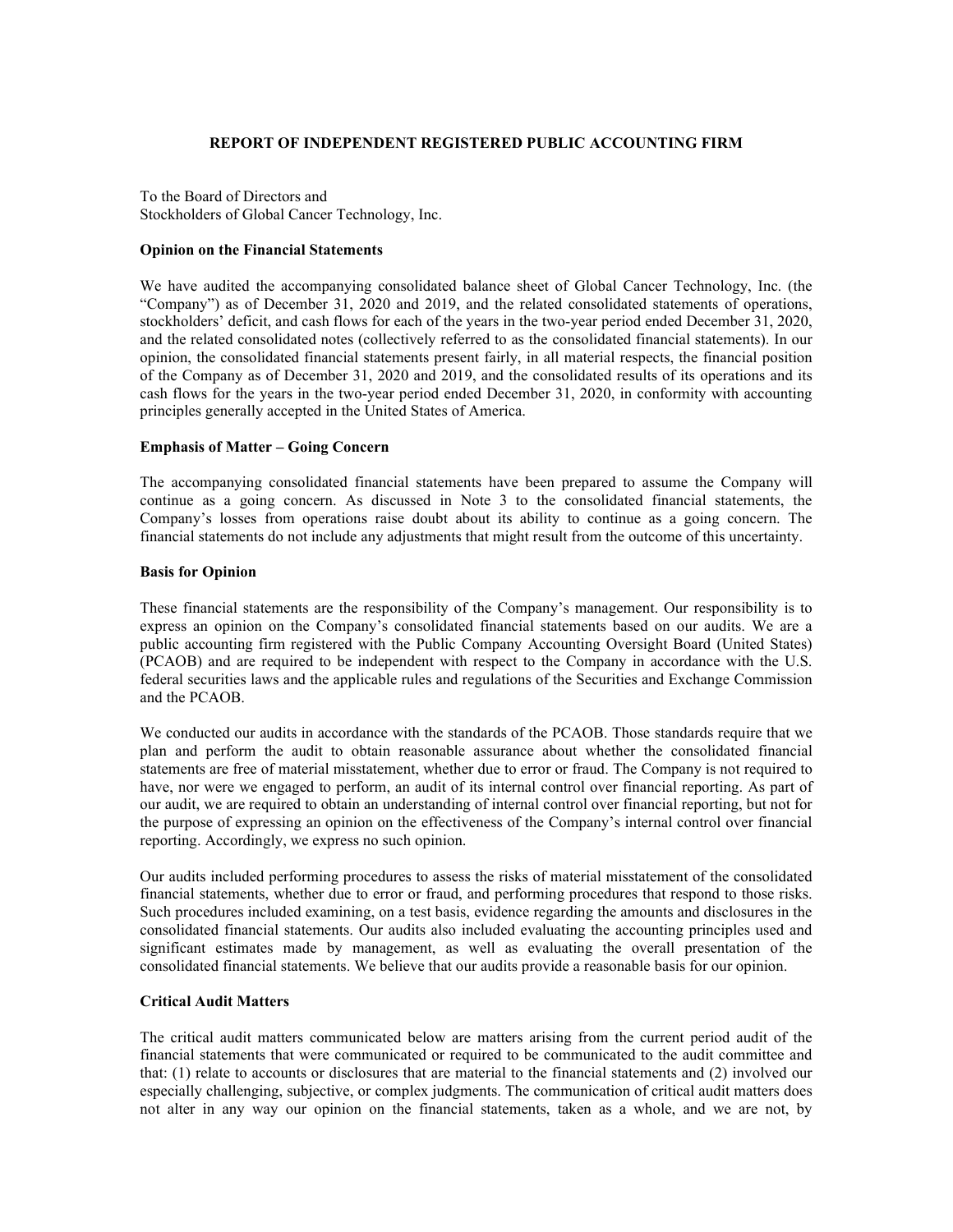communicating the critical audit matters below, providing separate opinions on the critical audit matters or on the accounts or disclosures to which they relate.

*Equity*

As described in Note 4 to the financial statements, the Company had significant equity transactions.

The principal considerations for our determination that performing procedures relating to the equity transactions is a critical audit matter were (i) there was a high degree of auditor judgment and subjectivity in applying procedures relating to the fair value of the non- cash stock issuances; (ii) significant audit effort was required in evaluating the assumptions relating to the estimates.

Our audit of the equity transactions included, but was not limited to, the following procedures:

- understanding of controls relating to equity transactions;
- examining original stock issuance agreements;
- reviewing management's assumptions used in the valuation of the fair value of non-cash stock issuances;
- evaluating the sufficiency of the Company's disclosures relating to share- based payments.

/s/ Ankit Consulting Services, Inc.

We have served as the Company's auditor since December 2017.

Rancho Santa Margarita, California

June 15, 2021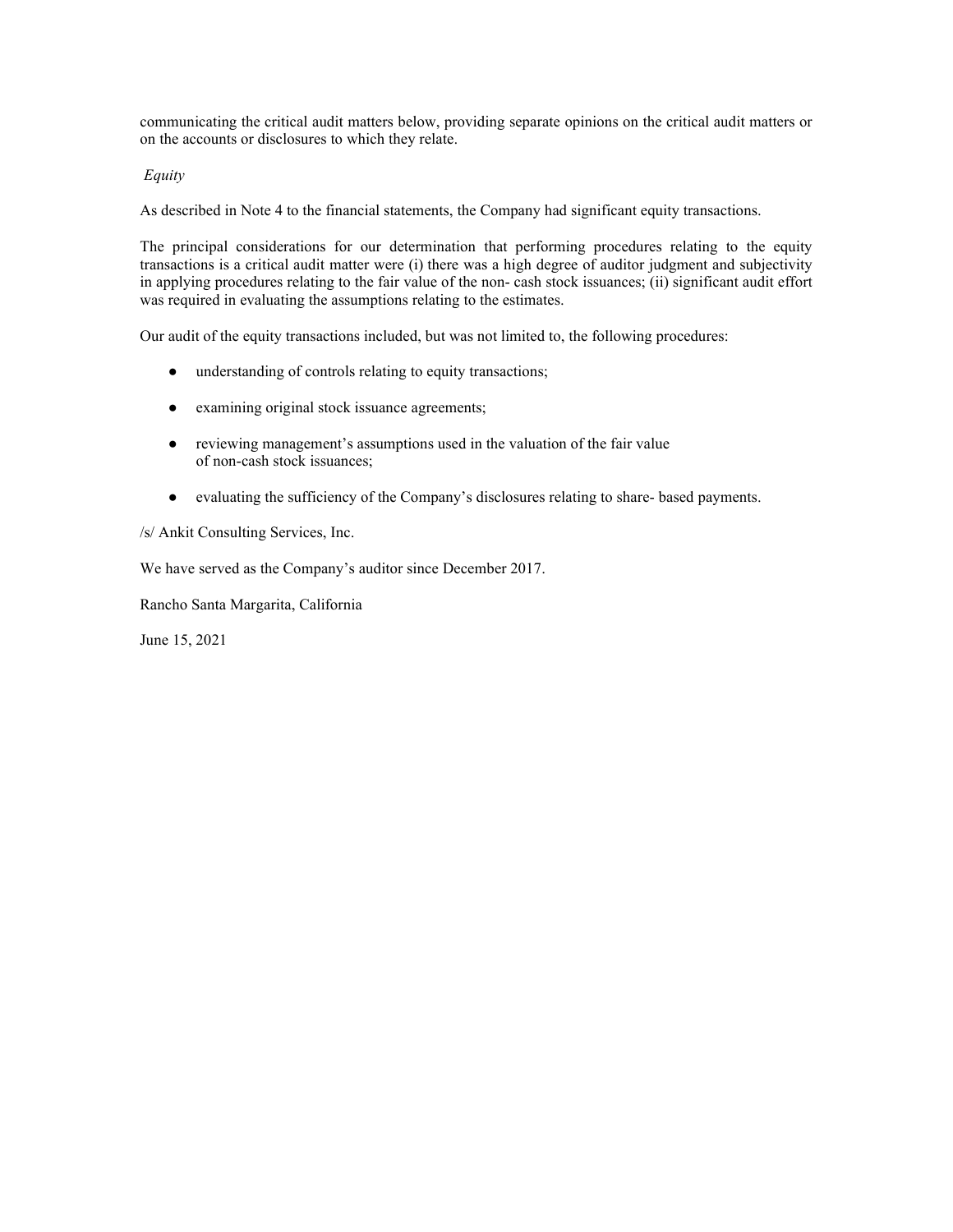#### **Global Cancer Technology, Inc. Consolidated Balance Sheets**

|                                                                                                                                                                                     | As of<br>December 31,<br>2020 |             |                           | As of<br>December 31,<br>2019 |  |  |
|-------------------------------------------------------------------------------------------------------------------------------------------------------------------------------------|-------------------------------|-------------|---------------------------|-------------------------------|--|--|
| <b>Assets</b>                                                                                                                                                                       |                               |             |                           |                               |  |  |
| <b>Current assets</b>                                                                                                                                                               |                               |             |                           |                               |  |  |
| Cash and cash equivalents                                                                                                                                                           | \$                            | 49,137      | $\boldsymbol{\mathsf{S}}$ | 1,071                         |  |  |
| Total current assets                                                                                                                                                                |                               | 49,137      |                           | 1,071                         |  |  |
| Property and equipment, net                                                                                                                                                         |                               | 2,827       |                           | 349                           |  |  |
| <b>Intangible Assets</b>                                                                                                                                                            |                               |             |                           | 250,000                       |  |  |
| Total assets                                                                                                                                                                        | \$                            | 51,964      | $\mathsf{\$}$             | 251,420                       |  |  |
|                                                                                                                                                                                     |                               |             |                           |                               |  |  |
| <b>Liabilities and Stockholders' Deficit</b>                                                                                                                                        |                               |             |                           |                               |  |  |
| <b>Liabilities</b>                                                                                                                                                                  |                               |             |                           |                               |  |  |
| Accounts payable                                                                                                                                                                    | \$                            | 255,836     | \$                        | 146,162                       |  |  |
| <b>Accrued Liabilities</b>                                                                                                                                                          |                               | 90,460      |                           | 67,000                        |  |  |
| Deferred Compensation                                                                                                                                                               |                               | 153,985     |                           | 176,559                       |  |  |
| Convertible notes payable                                                                                                                                                           |                               |             |                           |                               |  |  |
| Total current liabilities                                                                                                                                                           |                               | 500,281     |                           | 389,721                       |  |  |
| Accrued Liabilities due after one year                                                                                                                                              |                               |             |                           | 69,669                        |  |  |
| Total liabilities                                                                                                                                                                   |                               | 500,281     |                           | 459,390                       |  |  |
| <b>Stockholders' Deficit</b>                                                                                                                                                        |                               |             |                           |                               |  |  |
| Common Stock, par value of \$.001 per share; 100,000,000 shares<br>authorized; 13,053,838 shares issued and outstanding as of<br>December 31, 2020 and 12,591,838 shares issued and |                               |             |                           |                               |  |  |
| outstanding as of December 31, 2019                                                                                                                                                 |                               | 13,054      |                           | 12,592                        |  |  |
| Additional Paid in Capital                                                                                                                                                          |                               | 2,238,720   |                           | 1,775,145                     |  |  |
| Shares to be Issued                                                                                                                                                                 |                               | 14,000      |                           |                               |  |  |
| Stock subscription receivable                                                                                                                                                       |                               | (29,100)    |                           |                               |  |  |
| <b>Treasury Stock</b>                                                                                                                                                               |                               | (3,220)     |                           |                               |  |  |
| Accumulated deficit                                                                                                                                                                 |                               | (2,681,771) |                           | (1,942,653)                   |  |  |
| Total GCT Stockholder's deficit                                                                                                                                                     |                               | (448,317)   |                           | (154, 916)                    |  |  |
| Noncontrolling interest                                                                                                                                                             |                               |             |                           | (53, 054)                     |  |  |
| Total consolidated deficit                                                                                                                                                          |                               | (448,317)   |                           | (207,970)                     |  |  |
| Total liabilities and stockholder's deficit                                                                                                                                         | \$                            | 51,964      | \$                        | 251,420                       |  |  |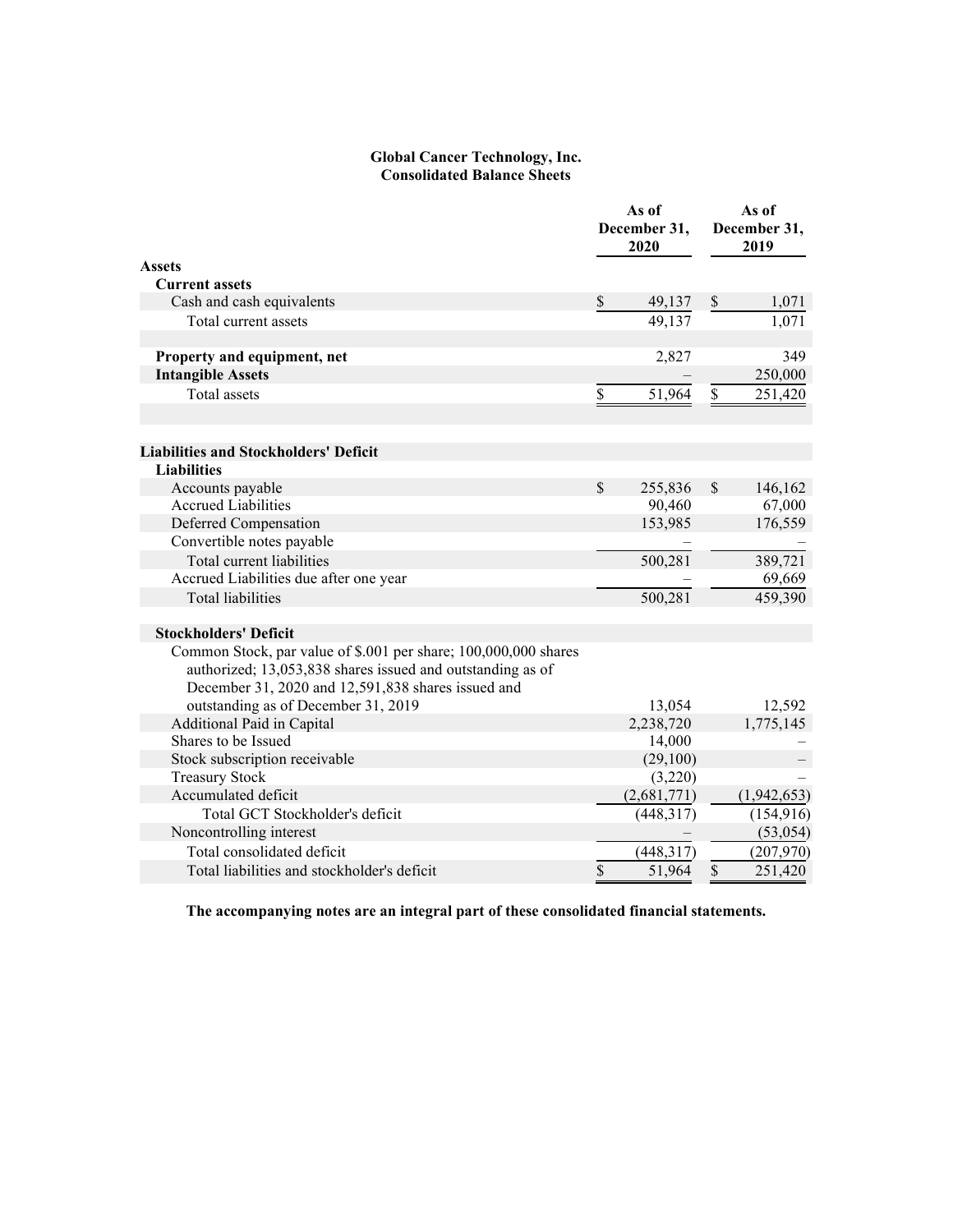#### **Global Cancer Technology, Inc. Consolidated Statements of Operations For the Years Ended December 31, 2020 and 2019**

|                                                              |    | 2020       | 2019 |            |
|--------------------------------------------------------------|----|------------|------|------------|
| <b>Operating Revenue, net</b>                                | \$ |            | \$   |            |
| Costs of sales                                               |    |            |      |            |
| <b>Gross profit</b>                                          |    |            |      |            |
| <b>Operating expenses:</b>                                   |    |            |      |            |
| <b>Consulting Expenses</b>                                   |    | 115,403    |      | 474,615    |
| General and administrative expenses                          |    | 320,661    |      | 239,400    |
| <b>Loss from operations</b>                                  |    | (436, 064) |      | (714, 015) |
| Other expenses                                               |    |            |      |            |
| Interest expense                                             |    |            |      | 13,044     |
| Impairment of Intangible Assets                              |    | 250,000    |      |            |
| Loss before income taxes                                     |    | (686, 064) |      | (727, 059) |
| Provision for income taxes (benefit)                         |    |            |      |            |
| <b>Net loss</b>                                              |    | (686, 064) |      | (727, 059) |
| Less net loss attributable to noncontrolling Interest        |    | (53, 054)  |      | 53,054     |
| <b>Consolidated Net loss</b>                                 | S  | (739, 118) | \$   | (674, 005) |
| Net loss per share, basic and fully diluted                  |    | (0.06)     | S    | (0.06)     |
| Weighted average common equivalent shares outstanding, basic |    |            |      |            |
| and fully diluted                                            |    | 12,884,727 |      | 11,870,284 |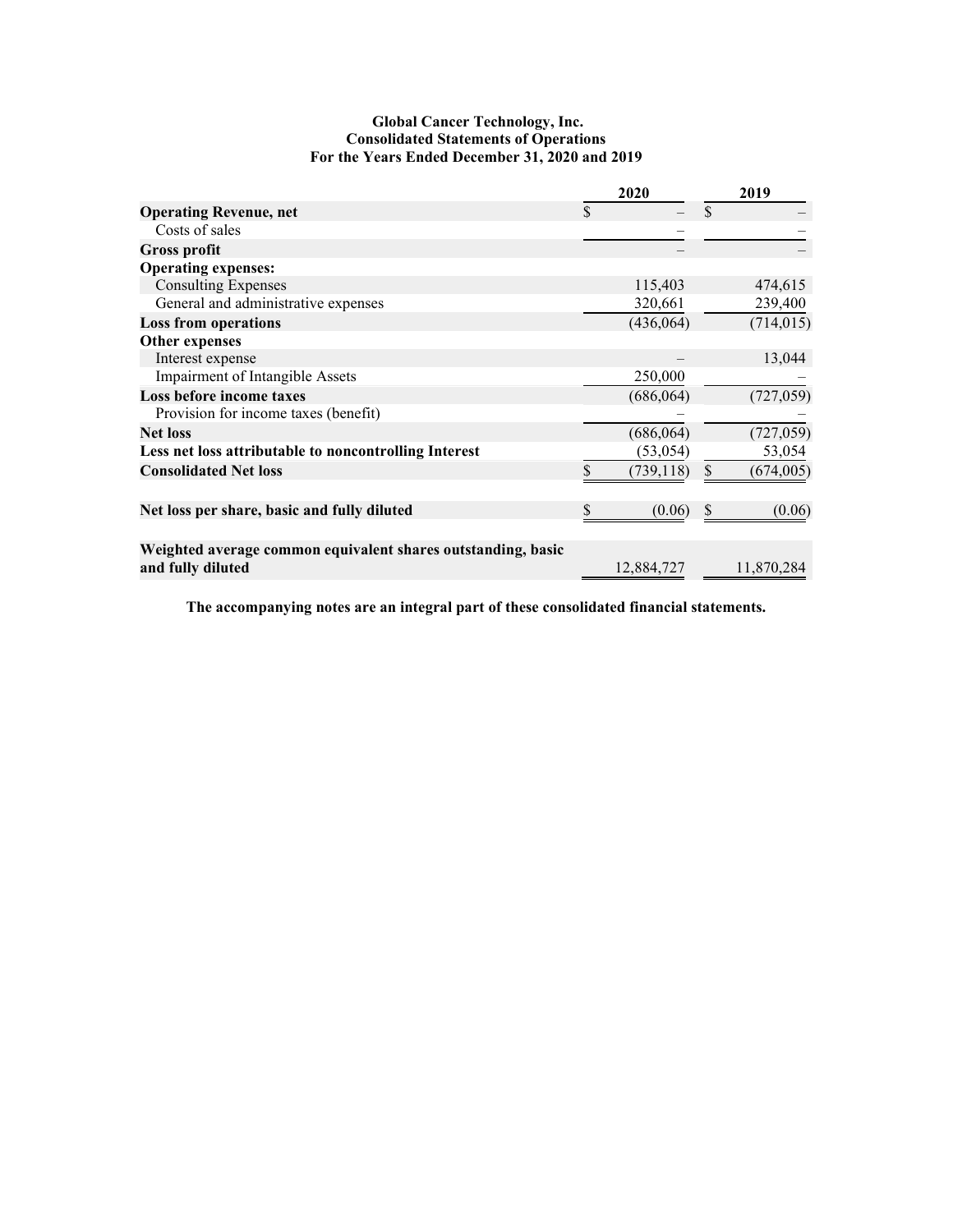|                                        |                            | <b>Common Stock</b> |                                              |                                         |                                   |                                 |                                  |                                        |                                |
|----------------------------------------|----------------------------|---------------------|----------------------------------------------|-----------------------------------------|-----------------------------------|---------------------------------|----------------------------------|----------------------------------------|--------------------------------|
|                                        | <b>Number</b><br>of Shares | Par<br>Value        | <b>Additional</b><br>Paid-in<br>Capital      | <b>Shares</b><br>to be<br><b>Issued</b> | <b>Subscription</b><br>Receivable | <b>Treasury</b><br><b>Stock</b> | Accumulated<br>Deficit           | Non-<br>controlling<br><b>Interest</b> | <b>Total</b><br><b>Deficit</b> |
| <b>Balance</b><br>December 31,<br>2018 | 11,576,200 \$11,576 \$     |                     | 701,449 \$                                   |                                         | $\mathbb{S}$                      | $\mathbb{S}$                    | $\mathbb{S}$<br>$(1,268,648)$ \$ |                                        | $-$ \$(555,623)                |
| Shares issued<br>for cash              | 129,866                    | 130                 | 70,571                                       |                                         |                                   |                                 |                                  |                                        | 70,701                         |
| Shares issued<br>for services          | 49,000                     | 49                  | 48,951                                       |                                         |                                   |                                 |                                  |                                        | 49,000                         |
| Conversion of<br>Notes to shares       | 836,772                    | 837                 | 304,174                                      |                                         |                                   |                                 |                                  |                                        | 305,011                        |
| Shares issued in<br>a subsidiary       |                            |                     | 650,000                                      |                                         |                                   |                                 |                                  |                                        | 650,000                        |
| Loss from<br>operations in<br>2019     |                            |                     |                                              |                                         |                                   |                                 | (674,005)                        |                                        | (674,005)                      |
| Noncontrolling<br>interest             |                            |                     |                                              |                                         |                                   |                                 |                                  | (53,054)                               | (53,054)                       |
| <b>Balance</b><br>December 31,<br>2019 | 12,591,838                 | 12,592              | 1,775,145                                    |                                         |                                   |                                 | (1,942,653)                      |                                        | $(53,054)$ $(207,970)$         |
| Shares issued<br>for cash              | 380,000                    | 380                 | 381,657                                      |                                         | (29,100)                          |                                 |                                  |                                        | 352,937                        |
| Shares issued<br>for services          | 82,000                     | 82                  | 81,918                                       |                                         |                                   |                                 |                                  |                                        | 82,000                         |
| Shares to be<br>issued                 |                            |                     |                                              | 14,000                                  |                                   | (3,220)                         |                                  |                                        | 10,780                         |
| Loss from<br>operations in<br>2020     |                            |                     |                                              |                                         |                                   |                                 | (686, 064)                       |                                        | (686, 064)                     |
| Noncontrolling<br>interest             |                            |                     |                                              |                                         |                                   |                                 | (53,054)                         | 53,054                                 |                                |
| <b>Balance</b><br>December 31,<br>2020 |                            |                     | 13,053,838 \$13,054 \$ 2,238,720 \$14,000 \$ |                                         | $(29,100)$ \$                     | $(3,220)$ \$                    | $(2,681,771)$ \$                 |                                        | $-$ \$(448,317)                |
|                                        |                            |                     |                                              |                                         |                                   |                                 |                                  |                                        |                                |

#### **Global Cancer Technology, Inc. Consolidated Statement of Stockholders' Deficit**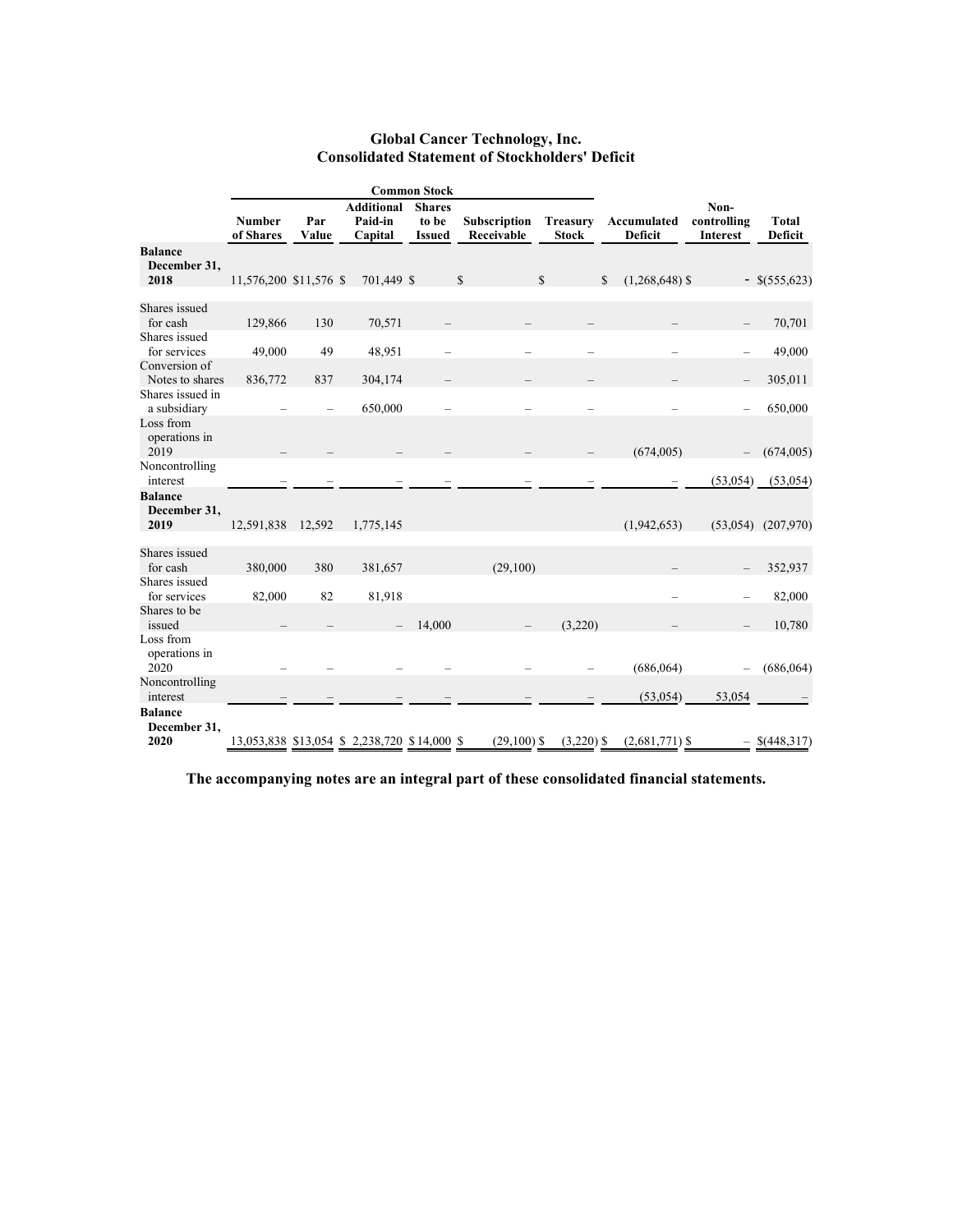# **Global Cancer Technology, Inc. Consolidated Statement of Cash Flows For the Years Ended December 31, 2020 and 2019**

|                                                                            | 2020             |               | 2019       |
|----------------------------------------------------------------------------|------------------|---------------|------------|
| Cash flows provided by (used in) operating activities:                     |                  |               |            |
| Net loss from operations                                                   | \$<br>(739, 118) | $\mathcal{S}$ | (674,005)  |
| Adjustments to reconcile net loss to net cash provided by (used in)        |                  |               |            |
| operating activities                                                       |                  |               |            |
| Depreciation                                                               | 722              |               | 349        |
| Amortization of debt discount                                              |                  |               | 21,250     |
| Issuance of common stock for services                                      | 82,000           |               | 449,000    |
| Increase (decrease) in noncontrolling interest                             | 53,054           |               | (53, 054)  |
| Write off of intangible assets                                             | 250,000          |               |            |
| <b>Changes in assets and liabilities</b>                                   |                  |               |            |
| Increase in accounts payable and accrued liabilities                       | 133,134          |               | 112,587    |
| Increase(decrease) in deferred compensation                                | (22, 574)        |               | 78,139     |
| Increase (decrease) in accrued liabilities due after one year              | (69, 669)        |               | (52, 500)  |
| Net cash used in operating activities                                      | (312, 451)       |               | (118, 234) |
| Cash flows provided by (used in) investing activities                      |                  |               |            |
| Increase in property and equipment                                         | (3,200)          |               |            |
| Cash flows provided by (used in) financing activities                      |                  |               |            |
| Proceeds from issuance of common stock                                     | 352,937          |               | 113,200    |
| Shares to be issued                                                        | 10,780           |               |            |
| Net cash provided by financing activities                                  | 363,717          |               | 113,200    |
| Net increase in cash and cash equivalents                                  | 48,066           |               | (5,034)    |
| Cash and cash equivalents at beginning of year                             | 1,071            |               | 6,104      |
| Cash and cash equivalents at end of year                                   | \$<br>49,137     | \$            | 1,071      |
|                                                                            |                  |               |            |
| Supplemental disclosure of non-cash investing and financing<br>activities: |                  |               |            |
| Issuance of capital stock in subsidiary for intangible assets              | \$               | \$            | 250,000    |
| Conversion of Notes to common stock                                        | \$               | \$            | 305,011    |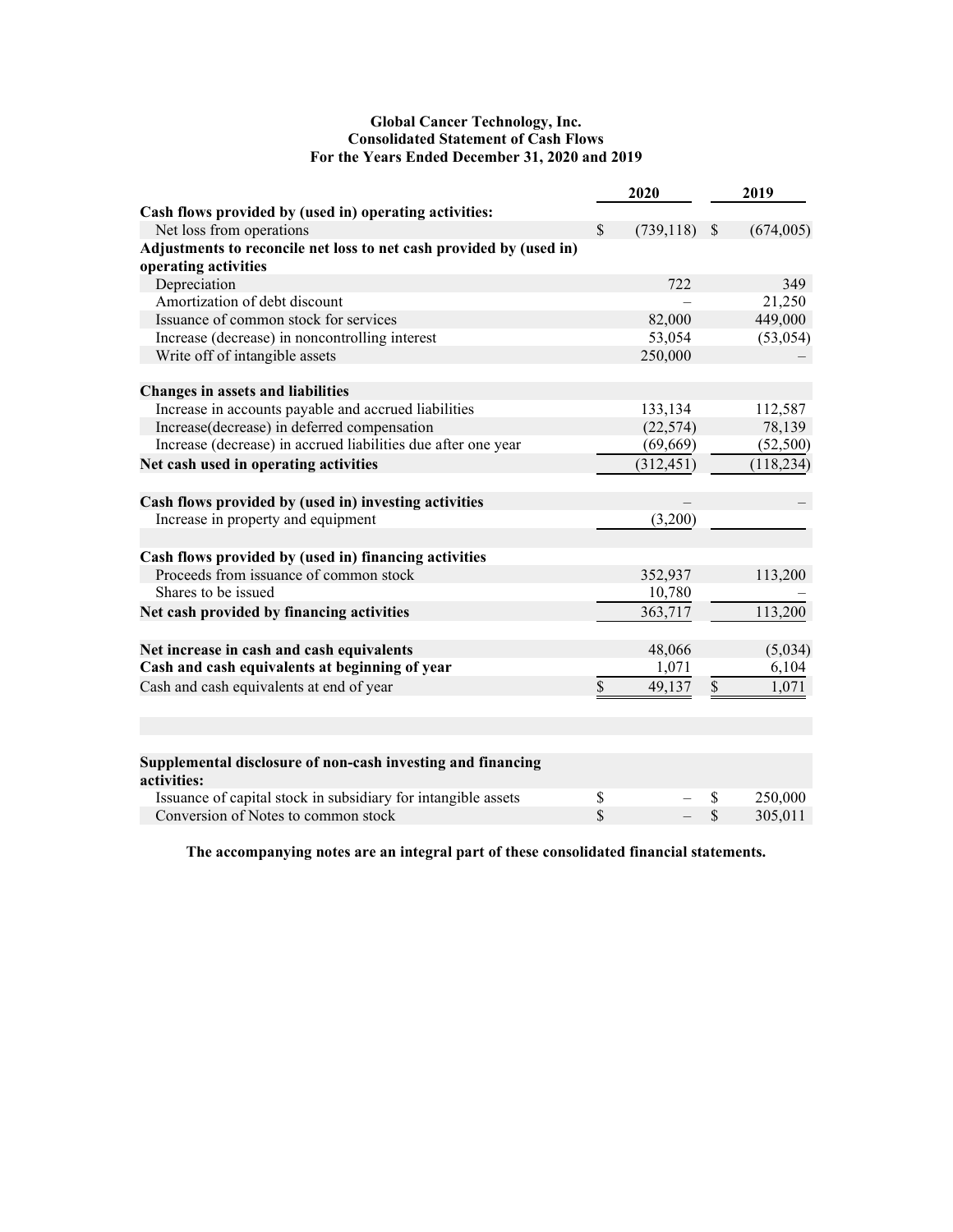# **Global Cancer Technology, Inc. Notes to Consolidated Financial Statements**

#### **NOTE 1 - ORGANIZATION AND DESCRIPTION OF BUSINESS**

Global Cancer Technology, Inc. (GCT or The Company) was incorporated under the laws of the State of Nevada on May 18, 2017. It was originally formed as a limited liability company in the State of Texas on January 2, 2013 and converted to its present corporate status on May 18, 2017.

On July 12, 2017 the Company filed Articles of Incorporation in the State of Nevada for a subsidiary called NanoMed Tracking Inc. (NanoMed). GCT is a 51% owner of NanoMed and the minority owners are scientists integral to the development of the licensed products.

On June 11, 2018 the Company filed Articles of Incorporation in the State of Montana for a subsidiary called MCW Pharmaceuticals Inc.(MCW). The Company intends to transfer into this subsidiary a license obtained from UCSD. GCT is a 51% owner of MCW and the minority owners are scientists integral to the development of the licensed products.

On April 24, 2019 the Company filed Articles of Incorporation in the State of Montana for a subsidiary called HIFU Plus. The Company has transferred into this subsidiary a license obtained from the University of Washington. GCT is an 86.7% owner of HIFU Plus and the minority owners are the University of Washington and scientists integral to the development of the licensed products.

#### *Business Overview*

GCT has no products or services which it provides, except in connection with a license agreement with American Radiosurgery described below. GCT has acquired licenses from universities which permit it to market certain technologies.

GCT was formed to acquire a portfolio of various medical licenses for unique and promising patents and intellectual properties. The company has acquired licenses from the University of California, San Diego - John Moores Cancer Center and from the University of Washington. In addition, GCT holds an exclusive technology license from American Radiosurgery, Inc., an affiliated entity, to promote and sell high technology radiosurgery and cancer treatment products.

GCT is a startup stage company and has not yet achieved meaningful operating status.

#### **NOTE 2 - SIGNIFICANT ACCOUNTING POLICIES**

This summary of significant accounting policies of GCT is presented to assist in understanding the Company's financial statements. The financial statements and notes are representations of the Company's management, which is responsible for their integrity and objectivity. These accounting policies conform to accounting principles generally accepted in the United States and have been consistently applied in the preparation of the financial statements.

#### *Basis of Presentation*

The accompanying financial statements have been prepared in conformity with generally accepted accounting principles in the United States of America ("US GAAP") and include the accounts of the Company and its subsidiaries. All significant intercompany accounts and transactions have been eliminated in consolidation.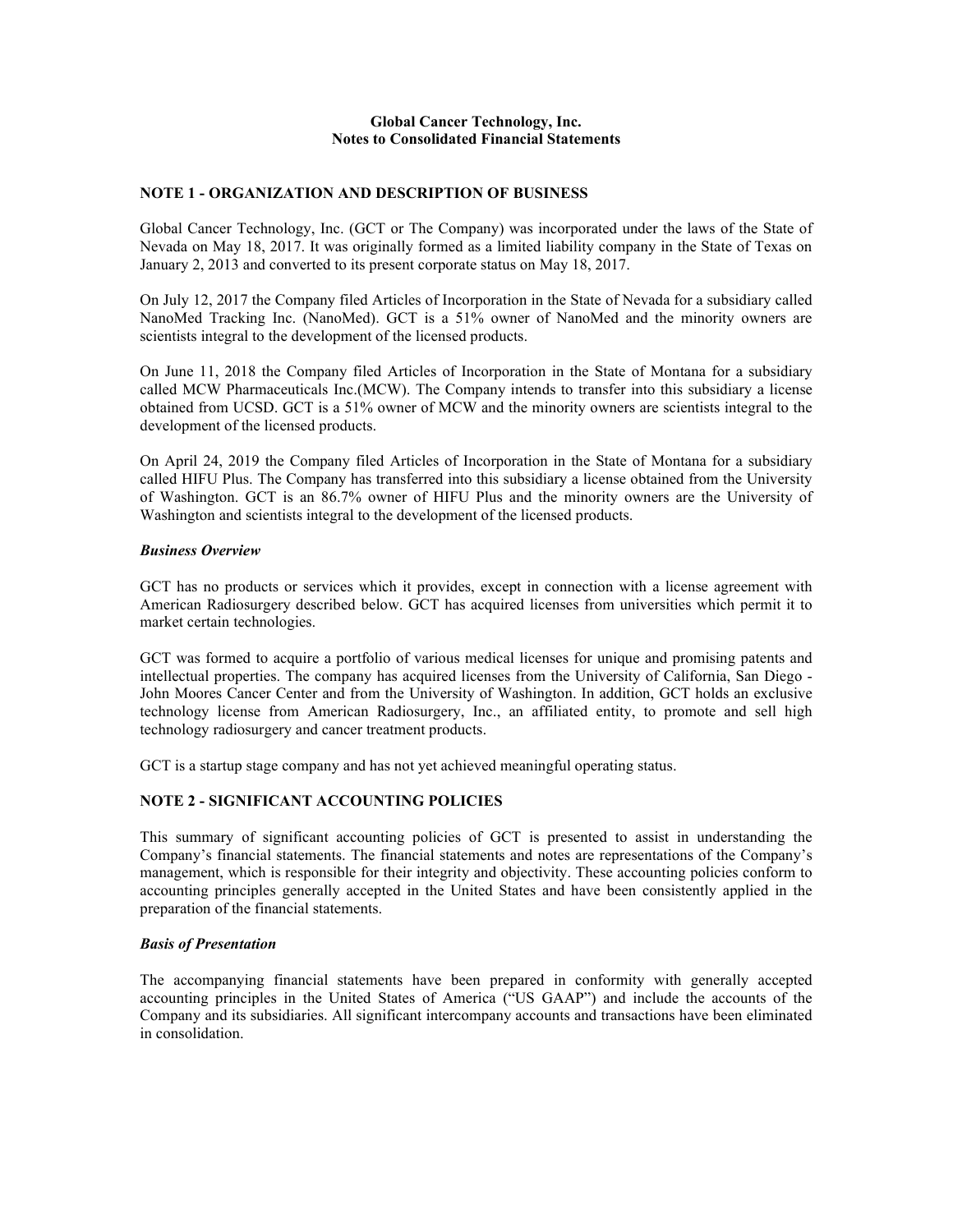# *Cash and Cash Equivalents*

Cash and cash equivalents consist of deposits in one large national bank. At December 31, 2020 and 2019 respectively, the Company had \$49,137 and \$1,071 in cash. The Company has not experienced any losses in such accounts and believes it is not exposed to any risks on its cash in bank accounts.

# *Use of Estimates*

The preparation of financial statements in accordance with generally accepted accounting principles requires management to make certain estimates and assumptions that affect the reported amounts of assets and liabilities and disclosure of contingent assets and liabilities known to exist as of the date the financial statements are published, and the reported amounts of revenues and expenses during the reporting period. Actual results could differ from these estimates and assumptions and could have a material effect on the reported amounts of the Company's financial position and results of operations.

# *Property and Equipment*

Property and equipment are stated at cost and depreciated using the straight-line method over the estimated useful life of the asset. Equipment consists of computer equipment and a lab furnace.

# *Impairment of Long-Lived Assets*

The Company reviews long-lived assets for impairment whenever events or changes in circumstances indicate that the carrying amount of the assets may not be fully recoverable, or at least annually. The Company recognizes an impairment loss when the sum of expected undiscounted future cash flows is less than the carrying amount of the asset. The amount of impairment is measured as the difference between the asset's estimated fair value and its book value.

The Company has abandoned its efforts in developing our Boiling Histotripsy technology and as a result may dissolve HIFU Plus, Inc. The Company recorded an impairment loss for the total value of Hi-Fu's assets \$250,000 in 2020.

#### *Fair Value of Financial Instruments*

The Company's financial instruments as defined by ASC 825-10-50, include cash, receivables, accounts payable and accrued expenses. All instruments are accounted for on a historical cost basis, which, due to the short-term maturity of these financial instruments, approximates fair value at December 31, 2020 and 2019.

#### *Earnings (Losses) Per Share*

Basic net loss per share was computed by dividing the net loss by the weighted average number of shares outstanding during the year. Diluted net loss per share is computed using the weighted average number of common shares and potentially dilutive securities outstanding during the period. Weighted average of number of diluted securities was the same as weighted average of basic securities because the effect of dilutive securities was non-dilutive.

#### *Share-Based Payments*

The Company accounts for stock-based compensation awards to its directors, officers, and employees in accordance with Accounting Standards Codification ("ASC") Topic 718, *Compensation – Stock Compensation* ("ASC 718").

The Company accounts for stock-based compensation awards to non-employees, in accordance with ASC 718, as amended. In June 2018, the Financial Accounting Standards Board ("FASB") issued Accounting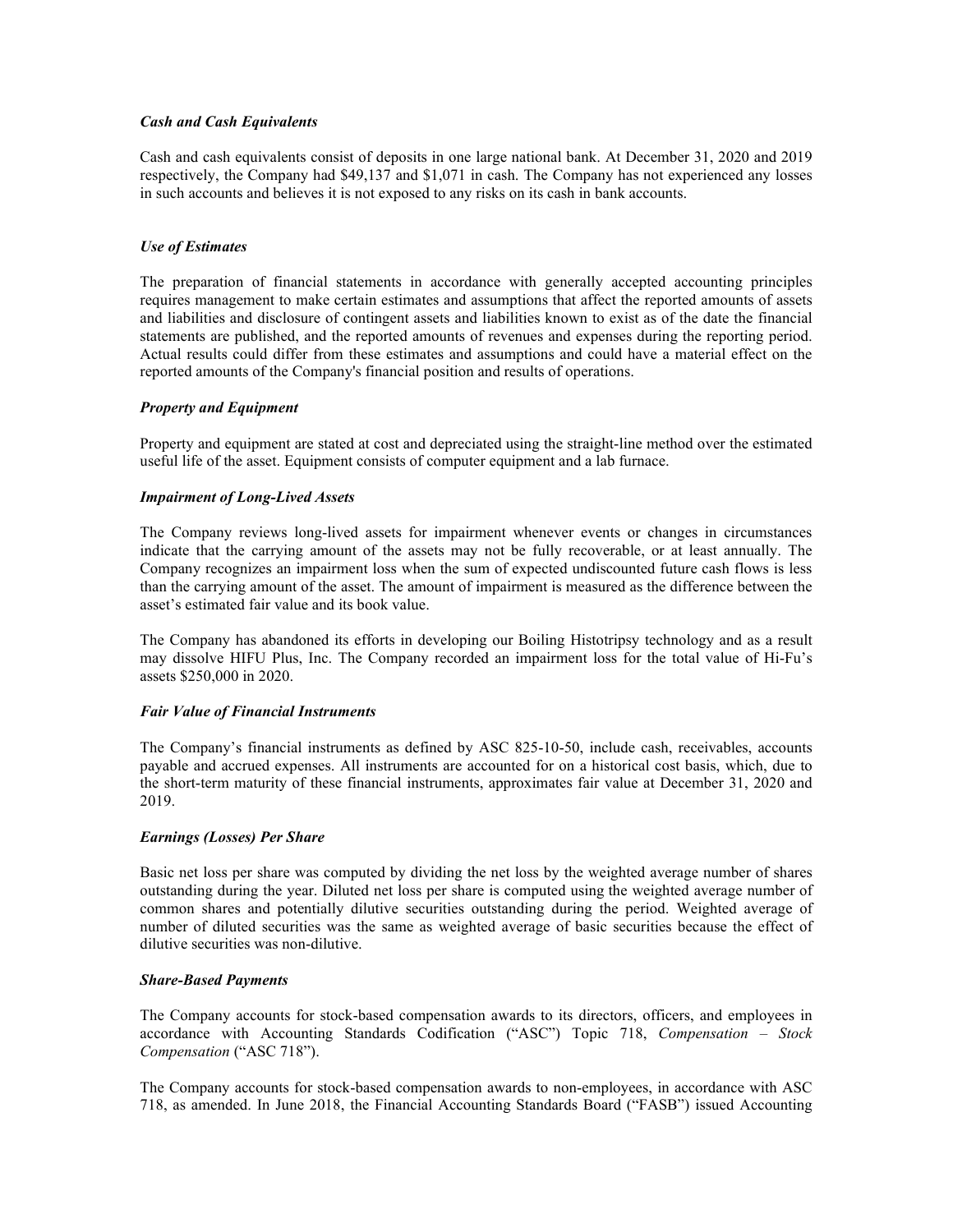Standards Update ("ASU") No. 2018-07, *Compensation – Stock Compensation (Topic 718) – Improvements to Nonemployee Share-based Payment Accounting* which extended the provisions of ASC 718 to share-based awards issued to non-employees by public companies. The Company has adopted the provisions of ASU 2018-07.

In the fiscal year ended December 31, 2020 and 2019, consulting expense includes \$82,000 and \$449,000, respectively, in connection with shares awarded in exchange for services., including \$30,000 awarded to its directors in fiscal 2020.

# *Provision for Taxes*

Income taxes are provided based upon the liability method of accounting pursuant to ASC 740-10-25 Income Taxes — Recognition. Under the approach, deferred income taxes are recorded to reflect the tax consequences in future years of differences between the tax basis of assets and liabilities and their financial reporting amounts at each year-end. A valuation allowance is recorded against deferred tax assets if management does not believe the Company has met the "more likely than not" standard imposed by ASC 740-10-25-5 to allow recognition of such an asset.

# *New Accounting Pronouncements*

The Company has evaluated the authoritative guidance issued during the year ended December 31, 2019 and does not expect the adoption of these standards to have a material effect on its financial position or results of operations.

# **NOTE 3 - GOING CONCERN**

The accompanying financial statements have been prepared on a going concern basis, which assumes the Company will be able to realize its assets and settle its liabilities in the ordinary course of business. In the foreseeable future. As shown in the accompanying financial statements, the Company has incurred operating losses since inception. As of December 31, 2020, the Company has limited financial resources with which to achieve its objectives and obtain profitability and positive cash flows. As shown in the accompanying balance sheets and statements of operations, as of December 31, 2020 the Company has an accumulated deficit of \$2,681,771 and the Company's working capital is a deficit of \$451,144. Achievement of the Company's objectives will be dependent upon the ability to obtain additional financing, and generate revenue from current and planned business operations, and control costs. The Company is in the development stage and has generated no operating income.

The Company plans to fund its future operations by obtaining additional financing from investors and/or lenders. However, there is no assurance that the Company will be able to achieve these objectives, therefore, substantial doubt about its ability to continue as a going concern exists. The financial statements do not include adjustments relating to the recoverability of recorded assets nor the implication of associated bankruptcy costs should the Company be unable to continue as a going concern.

# **NOTE 4 – COMMON STOCK**

As of December 31, 2020, GCT had 100,000,000 authorized shares of common stock, par value \$.001 per share, of which 13,053,838 were issued and outstanding.

Since December 31, 2018, the Company has issued stock as follows:

During the year ended December 31, 2019, an additional 129,866 shares were issued for \$113,200 cash, 836,772 shares were issued in conjunction with the conversion of Notes to common stock and 49,000 shares valued at \$49,000 were issued in payment of services provided to the Company. In addition, \$650,000 of the increase in Paid-In Capital is attributable to the issuance of a noncontrolling interest in shares of a subsidiary. \$250,000 in payment of an obligation to the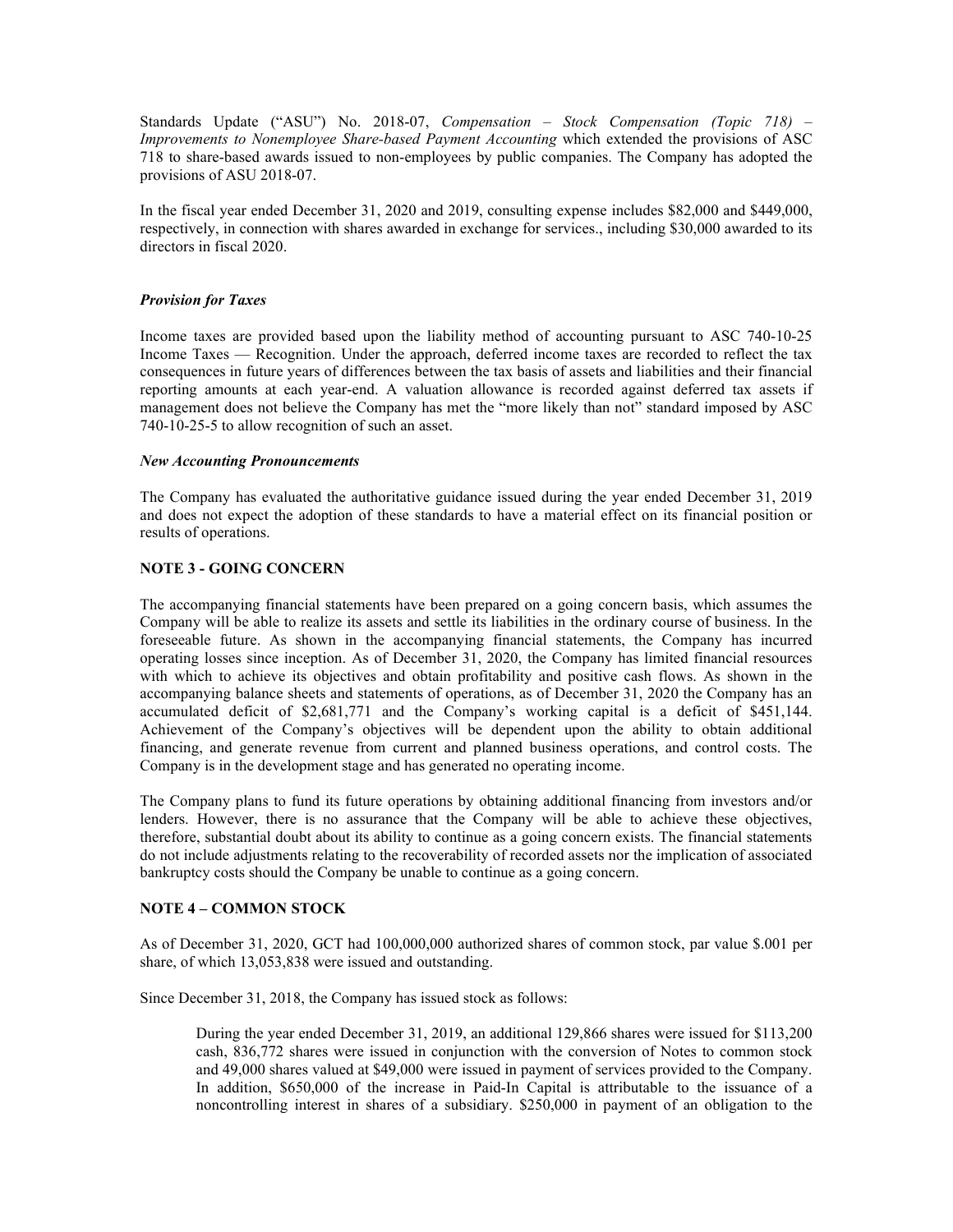University of Washington and \$400,000 as compensation for services to the other minority shareholders.

During the year ended December 31, 2020, an additional 380,000 shares were issued for \$352,937 cash and 82,000 shares valued at \$82,000 were issued in payment of services provided to the Company.

In addition, the Company provided a reserve of \$3,220 for the prospective repurchase of treasury shares from existing shareholders in pursuant to the terms of its Reg A filing in late 2020. The Company had received \$14,000 for 7,000 shares to be issued as of December 31, 2020 and also had stock subscriptions receivable for \$29,100 for 29,100 shares that had been issued prior to December 31.

# **NOTE 5– RELATED PARTY TRANSACTIONS**

On October 1, 2017, GCT entered into an exclusive distributorship agreement with American Radiosurgery, Inc., an entity controlled by the Founder. No payments have been made to American Radiosurgery since commencement of the agreement.

The Company has an executive agreement with its sole officer for an annual compensation of \$100,000 per annum. At December 31, 2020 and 2019, the balance of unpaid compensation was \$153,985 and \$176,559, respectively.

# **NOTE 6 – COMMITMENTS AND CONTINGENCIES**

GCT was formed to acquire a portfolio of various medical licenses for unique and promising patents and intellectual properties. The company has acquired licenses from the University of California San Diego-John Moores Cancer Center (USCD) and from the University of Washington (UW) for several patents governing the use of advanced High Intensity Focused Ultrasound to treat cancer. In addition, it holds an exclusive technology license from American Radiosurgery, Inc (ARI)., an affiliated entity, to promote and sell high technology radiosurgery and cancer treatment products. The licenses have financial terms that require certain minimum payments and include:

#### *Licenses with UCSD*

GCT is required to make certain payments to UCSD to maintain the two licenses it has with them. The financial obligations are as follows:

| In 2017 a license issue fee of              | 12.500 |              | 10,000 |
|---------------------------------------------|--------|--------------|--------|
| Annual Maintenance Fees                     |        |              |        |
| Year 1                                      | 5.000  |              | 5,000  |
| Year 2                                      | 7.500  |              | 7,500  |
| Year 3 and beyond                           | 10.000 | <sup>S</sup> | 10,000 |
| Royalties on net sales of licensed products | 2.50%  |              | 2.50%  |
| Reimbursement of Patent costs               | 20,000 | S            | 21,500 |

GCT has agreed to diligently develop, manufacture, and sell the licensed products, and has further agreed to accomplish certain tasks or milestones related to the technology. If GCT fails to perform these tasks, USCD may either terminate the agreement or change the license to a non-exclusive one. GCT has further agreed to obtain all necessary government approvals for the manufacture, use, and sale of the licensed products and to fill market demand for them.

UCSD may terminate the license agreement generally if GCT is delinquent in any reports or payments, if it does not diligently develop and commercialize the licensed product, if it breaches any provision of the agreement, subject to the right to cure any default within 60 days after receiving notice of default. GCT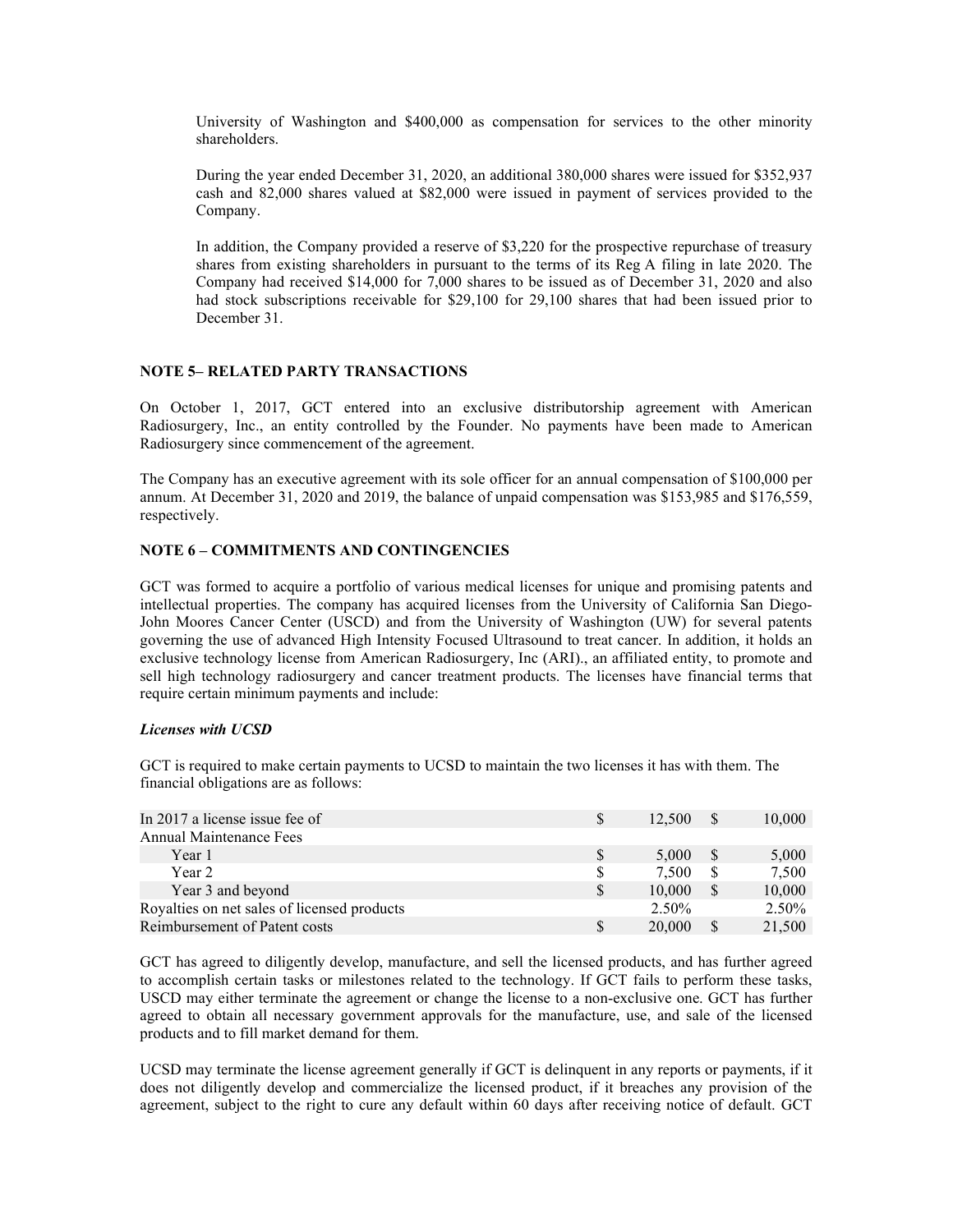may terminate the agreement for any reason upon 90 days' written notice. The term of the license agreement expires on the date of the longest-lived patent right granted under the license.

On June 26, 2020 in exchange for a \$5,000 fee, the Company signed a license agreement amendment with UCSD to commercialize a new way to treat COVID-19 using UV light to destroy the virus.

The company is delinquent under the terms of its milestone payments under the license agreements and is negotiating the timing of future payments. We anticipate to use the proceeds from this Offering to make milestone payments under the terms we are able to negotiate.

In early 2021 we received a notice from the University of California regrading delinquent payments related to our nanotechnology license. On April 22, 2021, we signed an addendum to the original license agreement with the University of California to postpone milestone payments until funds can be raised through our current Reg A offering.

On April 27, 2021, we entered into an addendum with UCSD to cure certain defaults under the original license agreement. As part of the addendum, we agreed that UCSD would be allowed to issue additional licenses related to this technology. As such, our license is no longer exclusive. Moreover, we agreed to continue our Regulation A offering and to use some of the proceeds from the offering to develop the nanocrystal scintillator technology.

# *License with American Radiosurgery Distributorship Agreement*

On October 1, 2017, GCT entered into an exclusive worldwide Technology License Agreement with American Radiosurgery, Inc. (ARI) to market and service products developed by American Radiosurgery, a related party via common ownership of our principal shareholder. Under the terms of the agreement, GCT will receive a commission on sales of the devices and is obligated to sell at least one device per year. Since commencement of the agreement, GCT has not sold any ARI devices.

- GCT is also required to provide all warranty work for existing devices sold by American Radiosurgery and devices sold by GCT. There are 6 devices currently installed which are covered by warranty.
- GCT is also permitted to provide removal services for existing devices throughout the world.
- The agreement may be terminated by American Radiosurgery upon 30 days' prior notice by American Radiosurgery if GCT fails to meet its selling quotas, or by either party for breach of the agreement or without cause.

#### *License with the University of Washington*

Effective March 8, 2018, GCT entered into an exclusive world-wide Start-up License Agreement with the University of Washington under certain patents licensed by the university and a non-exclusive world-wide license for certain of know-how for the development and commercialization of a new form of High Intensity Focused Ultrasound called 'Boiling Histotripsy'.

In January of 2021, our license for our Boiling Histotripsy technology terminated. We have consequently abandoned any efforts to develop Boiling Histotripsy and as a result may dissolve HIFU Plus, Inc. The Company recorded an impairment loss for the total value of Hi-Fu's assets \$250,000 in 2020.

#### *Dalmore Group*

Global Cancer Technology, Inc. has engaged Dalmore Group, LLC, member FINRA/SIPC ("Dalmore"), to act as the broker-dealer of record in connection with its A-1 offering, but not for underwriting or placement agent services. As part of its relationship with Dalmore, the Company has agreed to pay a 2% commission on all sales that does not include the \$5,000 one-time setup fee for out of pocket expenses or the \$20,000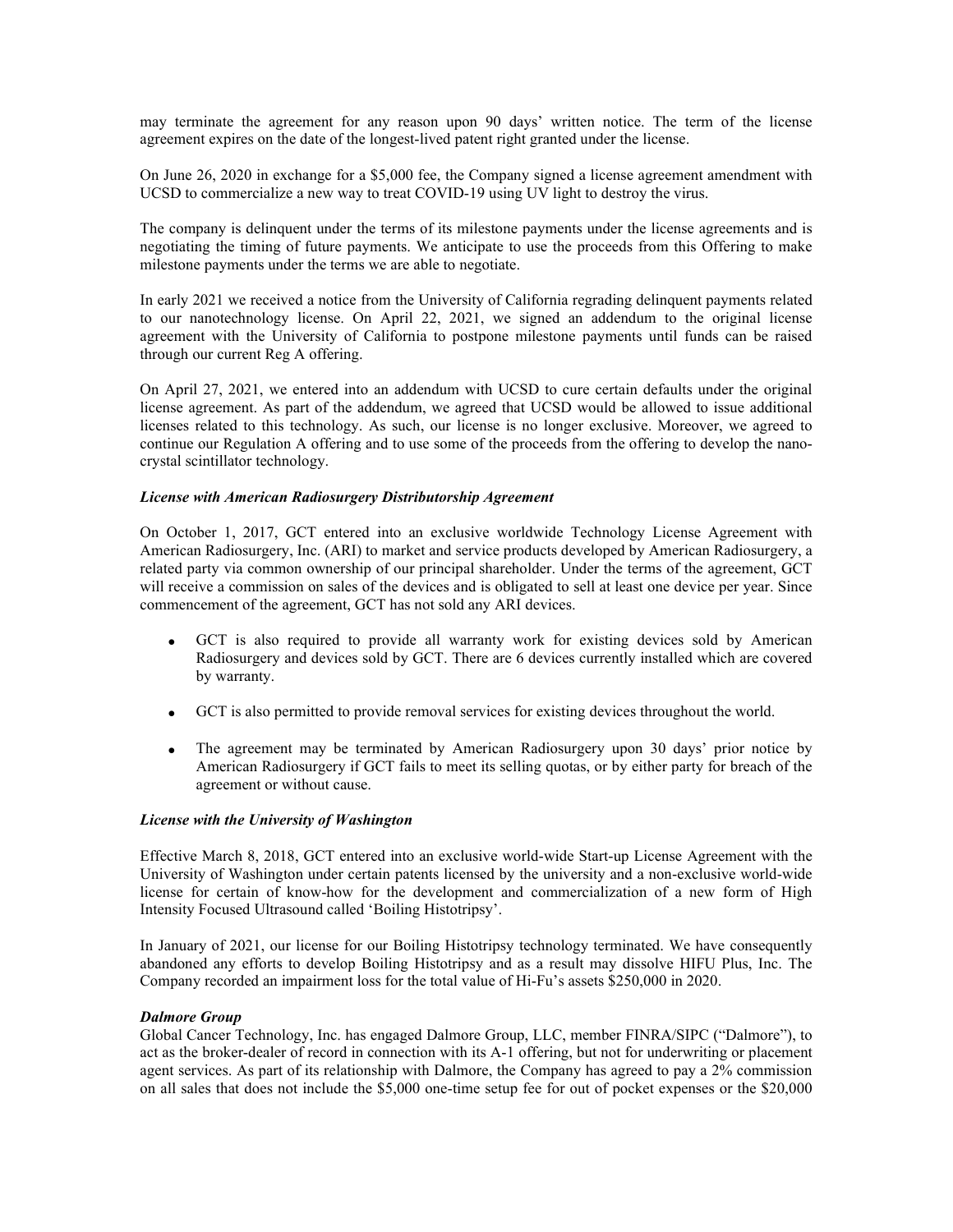consulting fee after the issuance of the FINRA No Objection Letter and SEC Qualification, that is payable by the Company to Dalmore.

# **NOTE 7 – CONVERTIBLE NOTES PAYABLE**

In a series of transactions beginning on November 20, 2017, the Company received cash aggregating \$237,500 in exchange for unsecured convertible notes. The notes each bear interest at 7% per annum and the principal and interest earned were due one year from the date of issuance unless the option to convert into common shares at the rates specified in the Notes were exercised. Aggregate interest accrued on the Notes was \$13,044 and \$11,967 in 2019 and 2018, respectively. All of the convertible notes amounting to \$237,500 and the accrued interest on the same amounting to \$25,012 were converted on September 30, 2019 with the issuance of aggregate shares of 836,772.

Certain of the Convertible Notes received a beneficial interest in conversion prices as compared to cash transactions at the time of issuance. The total beneficial interest aggregated \$42,500. That amount was recorded as debt discount with an offset to Paid in Capital. The debt discount was amortized evenly over the term the Notes were outstanding. The Company recorded \$21,250 and \$21,250 as debt discount during the each of the years ended December 31, 2019 and 2018.

# **NOTE 8 – EMPLOYMENT AGREEMENTS**

# *Employment Agreement*

On May 1, 2018 the Company entered into an employment agreement with its sole officer. Under the terms of agreement, the officer is entitled to compensation of \$100,000 per annum. In addition, GCT issued the officer 100,000 shares of common stock as a signing bonus. He is also eligible to receive an annual bonus of a minimum of 50% and a maximum of 400% upon achievement of performance objectives, none of which have yet been determined. He is also entitled to participate in employee benefits available to other senior executives and 12 weeks paid vacation per year.

# *2018 Stock Incentive Plan*

On May 1, 2018, our board of directors adopted the 2018 Stock Incentive Plan (the "Plan") which was subsequently approved by a majority of the outstanding votes of our shareholders. The purposes of the Plan are (a) to enhance GCT's ability to attract and retain the services of qualified employees, officers, directors, consultants, and other service providers upon whose judgment, initiative and efforts the successful conduct and development of the business largely depends, and (b) to provide additional incentives to such persons or entities to devote their utmost effort and skill to the advancement and betterment of the company, by providing them an opportunity to participate in the ownership of the Company and thereby have an interest in the success and increased value of the Company.

There are 500,000 shares of common stock authorized for non-qualified and incentive stock options, restricted stock units, restricted stock grants, and stock appreciation rights under the Plan, which are subject to adjustment in the event of stock splits, stock dividends, and other situations.

# **NOTE 9 – SUBSEQUENT EVENTS – AS OF APRIL 30, 2021**

Subsequent to December 31, 2020, the Company has issued 142,550 shares of common stock for \$158,850 in cash.

Effective February 25, 2021 we entered into a material agreement with Manhattan Street Capital (MSC). The purpose of the agreement is to engage the services of MSC to list our Regulation A offering on MSC's platform. As part of the agreement we have agreed to issue 40,000 shares of the Company's Common Stock per month as a project management retainer fee and listing fee. In lieu of the shares, the Company may instead opt to pay a monthly project management fee in the amount of \$10,000 for a 9-month period from February 25, 2021 and a \$5,000 per month listing fee, plus the same value of ten-year cashless